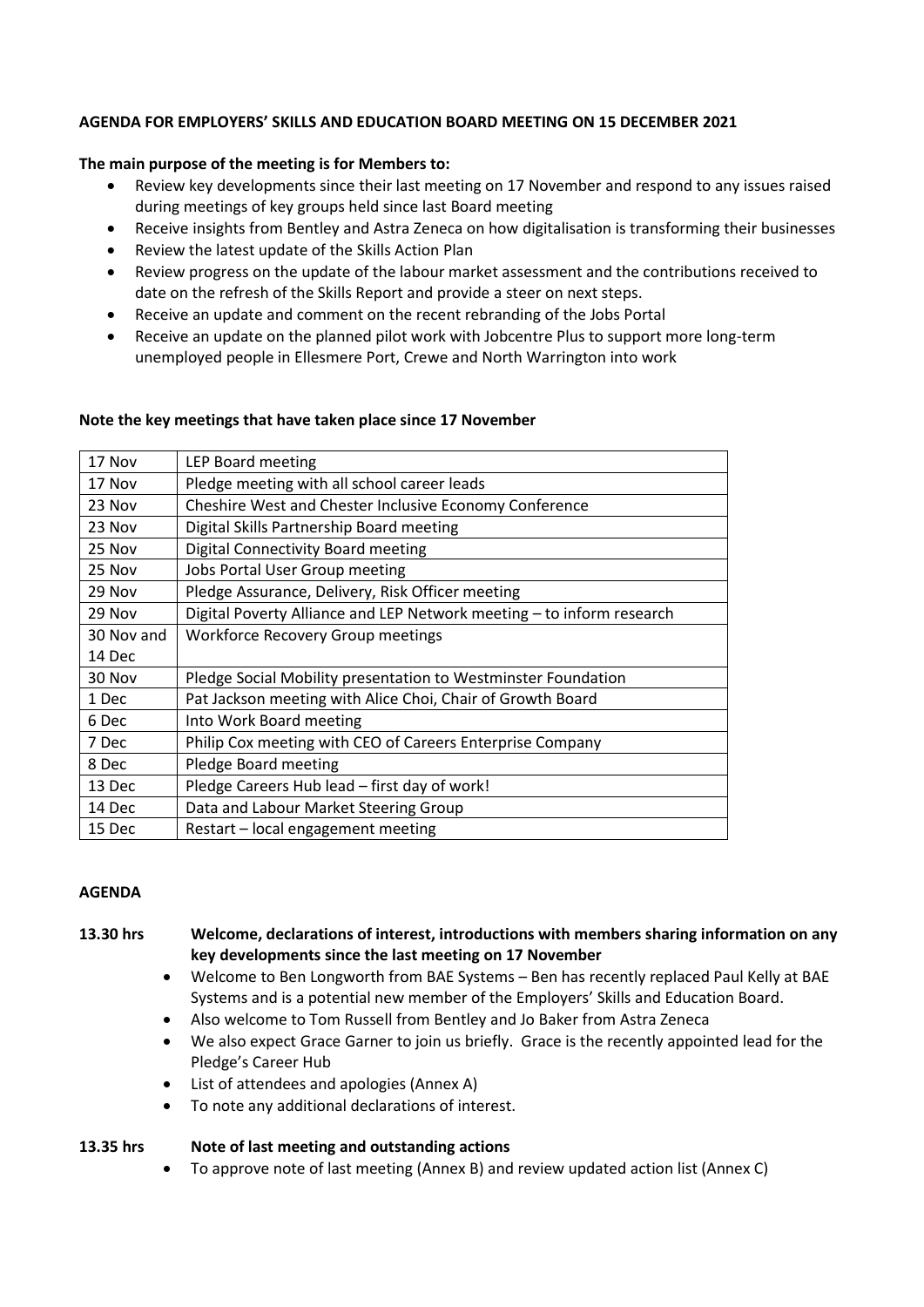## **13.45 hrs Feedback from key meetings/activities since last Employers' Skills and Education Board**

- Members to note the list of meetings that have taken place since the last Employers' Skills and Education Board meeting – this is an opportunity to raise any queries about the meetings
- **LEP Board** (Kath Mackay and Nicola Dunbar) 4 minutes Members were sent the Chief Executive's report to the November LEP Board meeting
- **Digital Skills Partnership Board** meeting (Nicola Dunbar) 4 minutes
- **Digital Connectivity Board** (Nicola Dunbar) 4 minutes
- **Pledge Board** meeting (Paul Colman) 4 minutes
- **Accelerate** (Kurt Allman and Phil Atkinson) 4 minutes
- **Institute of Technology and Skills Accelerator** (Dhesi) 4 minutes
- **14.15 hrs An Insight Into How Digtalisation is Transforming Business Processes in Bentley and Astra Zeneca**
	- Tom Russell and Jo Baker to provide some insight into the way digitalisation is transforming their business processes (30 minutes)
	- Members may remember that Bentley provided an insight into their digitalisation work about 2 years ago and that informed our subsequent investment of Local Growth Funds. A copy of the slide that Bentley shared with us then is attached for information (Annex D).

#### **14.45 hrs Refresh of Skills Report and Underpinning Labour Market Assessment**

- David Brennan will provide an update on progress to date in the refresh of the Labour Market Assessment
- Pat Jackson will provide an overview of the 'light touch' refresh of the Skills Report. A copy of the working slides that provide some background to our current refresh and some of the comments received to date from partners is attached at Annex E. In slide 24 we have started to identify some cross-cutting themes
- Members to note and comment on the latest update of the Skills Action Plan (Annex F).

# **15.15 hrs Any Other Business and Date of Next Meetings**

- An update and opportunity to comment on the **recent rebranding of the Jobs Portal** (Sarah Williams)
- An update on the **planned pilot work with Jobcentre Plus to support more long-term unemployed people in Ellesmere Port, Crewe and North Warrington** into work (Pat Jackson)
- **Date of next meetings** 19 January 2022 via teams and 16 Feb 2022 at Alderley Park to include an opportunity to see some of the Local Growth Fund investments. Alice Choi the Chair of the LEP's Growth Board is also expected to join this meeting.